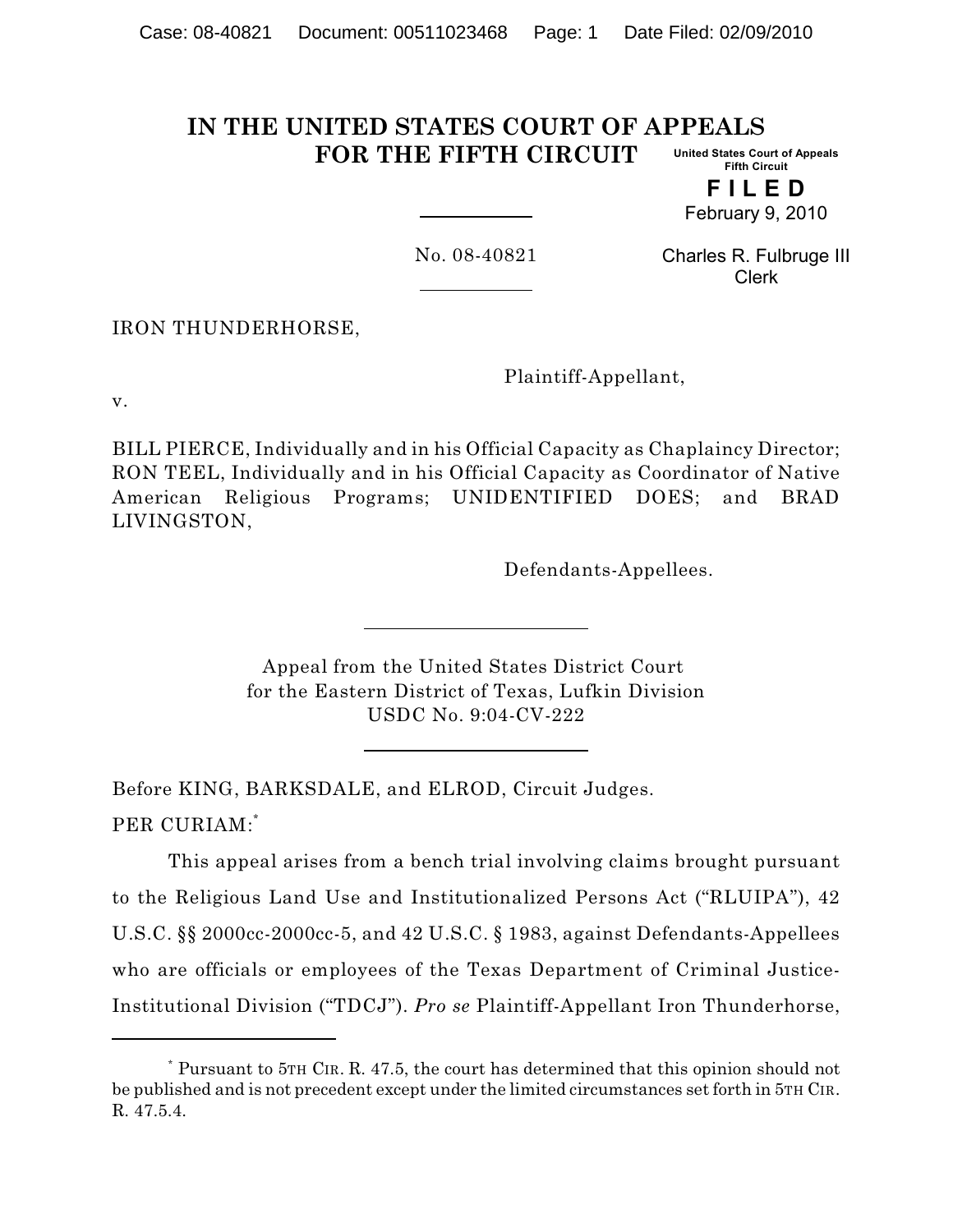Case: 08-40821 Document: 00511023468 Page: 2 Date Filed: 02/09/2010

#### No. 08-40821

a prisoner in the custody of the TDCJ, contends that the magistrate judge improperly dismissed his claims that Defendants violated his free-exercise rights under RLUIPA by (1) denying him permission to grow his hair, (2) prohibiting him from performing pipe ceremonies in his cell, and (3) denying him access to a colored headband. Thunderhorse also argues that the TDCJ's failure to explicitly recognize Native Americans as a racial category (as opposed to "Other") denies him certain prison benefits. With respect to the bench trial, he alleges that the magistrate judge inappropriately denied both his request to subpoena two witnesses and his motion for a jury trial. He further claims that the magistrate judge was biased against him and the attorneys for Defendants committed discovery abuse. For the reasons set forth below, we AFFIRM.

### I. PROCEDURAL AND FACTUAL BACKGROUND

Thunderhorse filed this action in October 2004, and this is the second time that this case has come before us. The magistrate judge had previously granted summary judgment for Defendants on the RLUIPA claims now before us. *See Thunderhorse v. Pierce*, 418 F. Supp. 2d 875, 899 (E.D. Tex. 2006), *rev'd* 232 F. App'x 425 (5th Cir. 2007). On appeal, we found that the magistrate judge did not give Thunderhorse sufficient notice so that he could properly respond to Defendants' motions, and the lack of notice resulted in Thunderhorse's failure to file a "large amount of evidence." *Thunderhorse*, 232 F. App'x at 427. Accordingly, we vacated the grant of summary judgment and remanded the case for the magistrate judge to consider the motions in light of the previously unfiled evidence. *See id*. Instead of reconsidering the summary-judgment motions, the magistrate judge held a bench trial on April 1, 2008. At the pre-trial conference and again at trial, Thunderhorse objected to the magistrate judge's denial of his request for a jury trial and his motion to subpoena Debra Liles and Chaplain Al O'Brien, former employees of the TDCJ, as trial witnesses.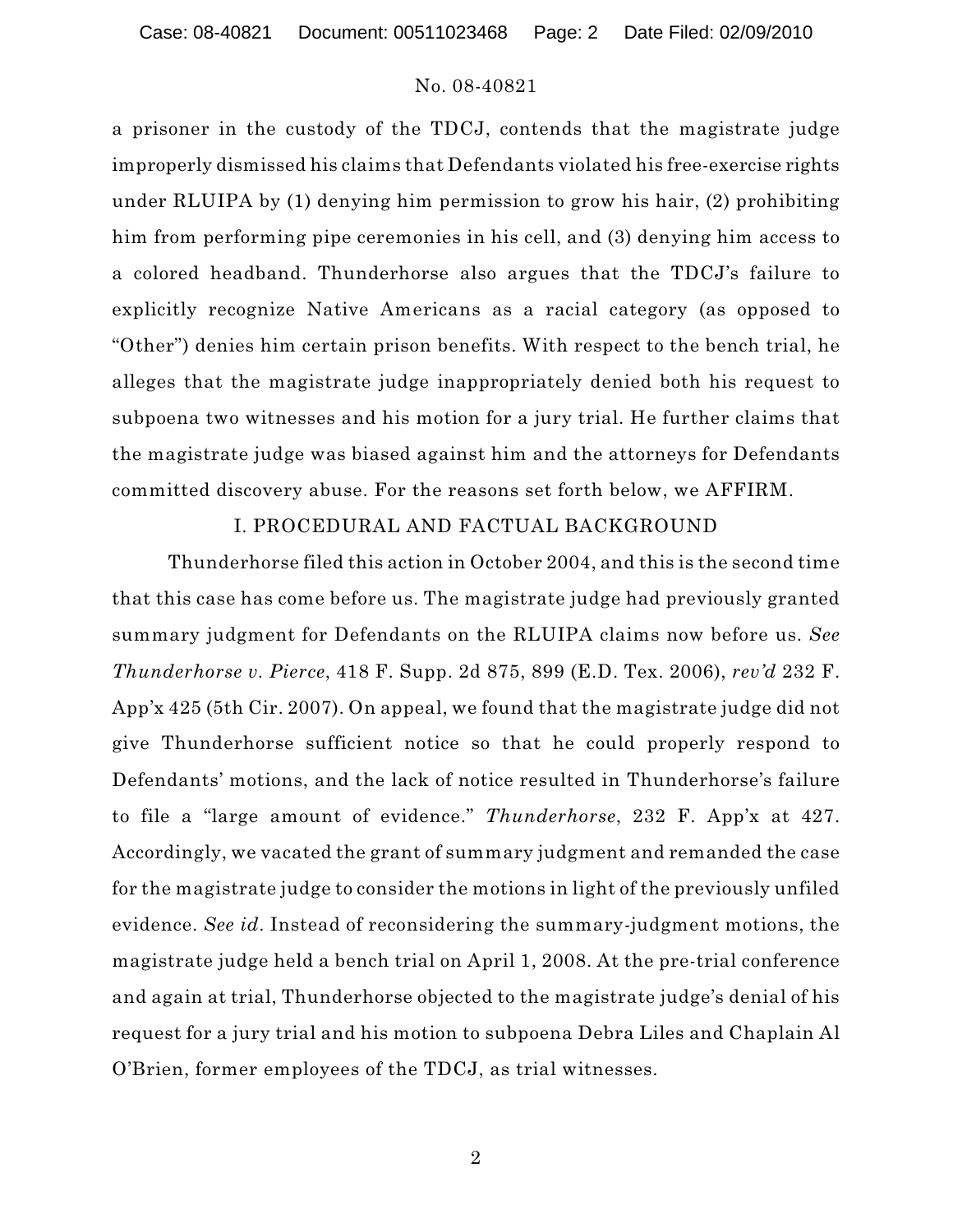Case: 08-40821 Document: 00511023468 Page: 3 Date Filed: 02/09/2010

### No. 08-40821

On July 20, 2008, the magistrate judge issued an opinion granting the following injunctive relief: (1) the TDCJ shall recognize Native American Shamanism as a valid faith with its own "faith code"; (2) "Thunderhorse shall be permitted to request the designation of a reasonable number of holy days and to request traditional foods for feast days, in conformity with TDCJ regulations"; and (3) if Thunderhorse is released from administrative segregation, the TDCJ shall not unreasonably deny him access to pipe ceremonies, a medicine bundle, a clay flute, and a small drum. She denied all other relief that Thunderhorse sought. The facts set forth below were developed at the bench trial.

Thunderhorse claims that he is the "Grand Sachem" (Chief) of the Quinnipiac Indians, a part of the Algonquian Confederacy. His faith is Native American Shamanism. Although Thunderhorse has submitted an application for federal recognition of the Quinnipiac, it is not a federally recognized tribe.

Thunderhorse first entered the TDCJ in 1967. He has been released and re-incarcerated at least three times, and he has remained incarcerated since 2002. His current problems with the TDCJ began when he transferred from the Stiles Unit of the TDCJ to the Polunsky Unit in August 2004. Before arriving at the Polunsky Unit, Thunderhorse claims that he was able to maintain long hair (with braids that fell to his lower back),<sup>1</sup> wear a colored headband, perform pipe ceremonies, and possess other religious items. According to Thunderhorse, the TDCJ provided these accommodations while he was in the general population and when he was confined to administrative segregation.

When he first arrived at the Polunsky Unit, he was in the general population. He alleges that the staff there harassed him about his religion and ethnicity, and the guards confiscated his medicine bag, religious medallion, and quartz crystal. According to Thunderhorse, this harassment resulted in an

 $1$  Indeed, these severed braids, which we have inspected, were part of the appellate record.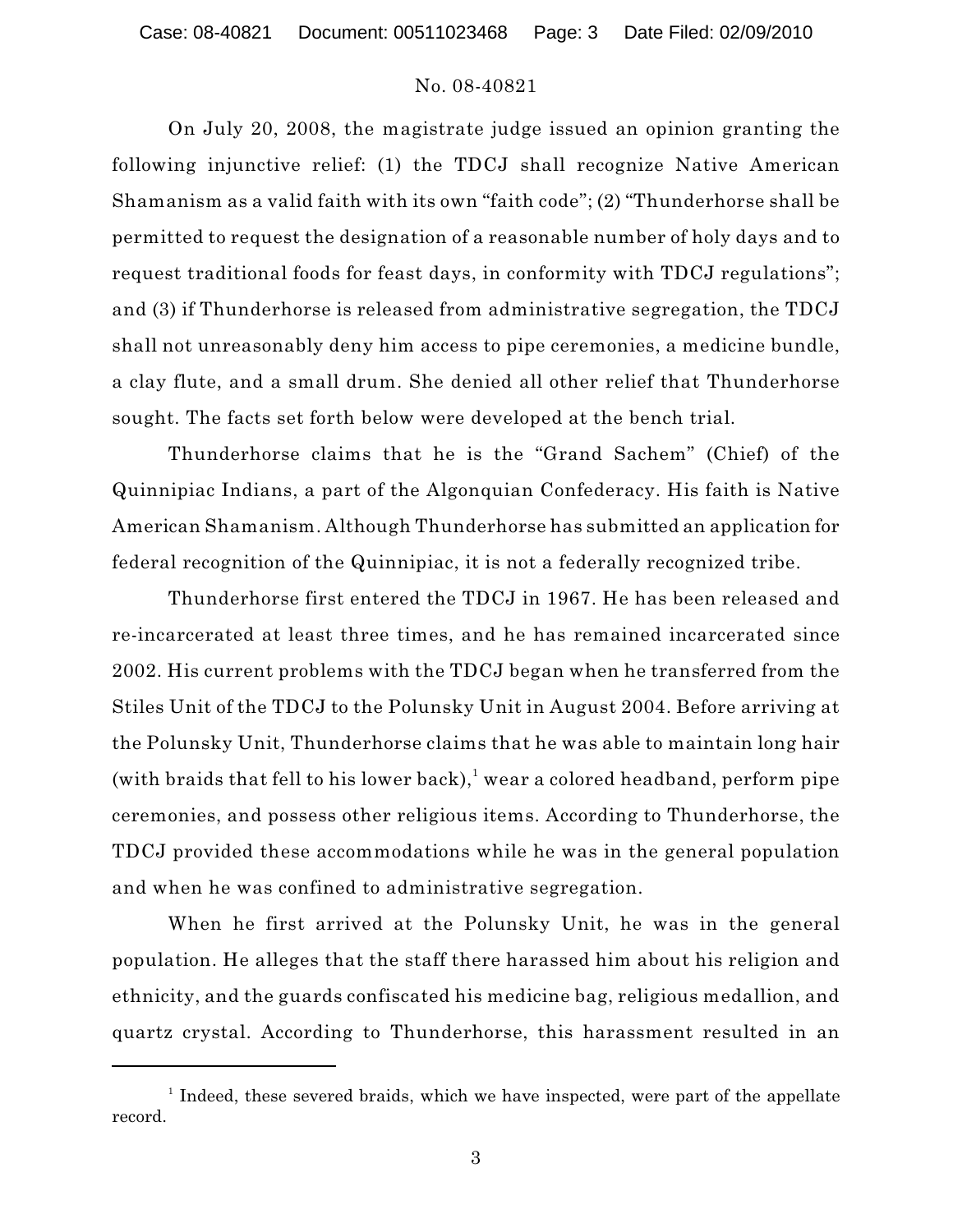Case: 08-40821 Document: 00511023468 Page: 4 Date Filed: 02/09/2010

# No. 08-40821

altercation with a guard in June 2006. As a result, the TDCJ assigned him to administrative segregation. While there, he is not allowed to attend pipe ceremonies, conduct a personal pipe ceremony in his cell, or possess a flute or drum. In addition, the TDCJ prohibits him from wearing a colored headband, and the TDCJ refuses to grant him an exemption to its hair-length restriction. However, the TDCJ does allow him to wear a white headband. All inmates at the Polunsky Unit must abide by the headband and hair-length policies.

# II. STANDARD OF REVIEW

We review the magistrate judge's legal conclusions at a bench trial de novo and her findings of fact for clear error. *Adkins v. Kaspar*, 393 F.3d 559, 563 (5th Cir. 2004) (citation omitted). Because Thunderhorse is a *pro se* litigant, we construe his briefs liberally and "apply less stringent standards" than to parties represented by counsel. *Grant v. Cuellar*, 59 F.3d 523, 524 (5th Cir. 1995).

# III. DISCUSSION

# A. The RLUIPA Free-Exercise Claims

The core of this appeal is Thunderhorse's contention that certain policies of the TDCJ violate his rights, under RLUIPA, to freely exercise Native American Shamanism. Specifically, he complains that the TDCJ prohibits him from growing his hair and from performing religious pipe ceremonies in his cell. He also complains that the TDCJ prohibits him from wearing a colored headband.

1. Legal Standards

RLUIPA mandates that

[n]o government shall impose a substantial burden on the religious exercise of a person residing in or confined to an institution . . . even if the burden results from a rule of general applicability, unless the government demonstrates that imposition of the burden on that person-

(1) is in furtherance of a compelling governmental interest; and

4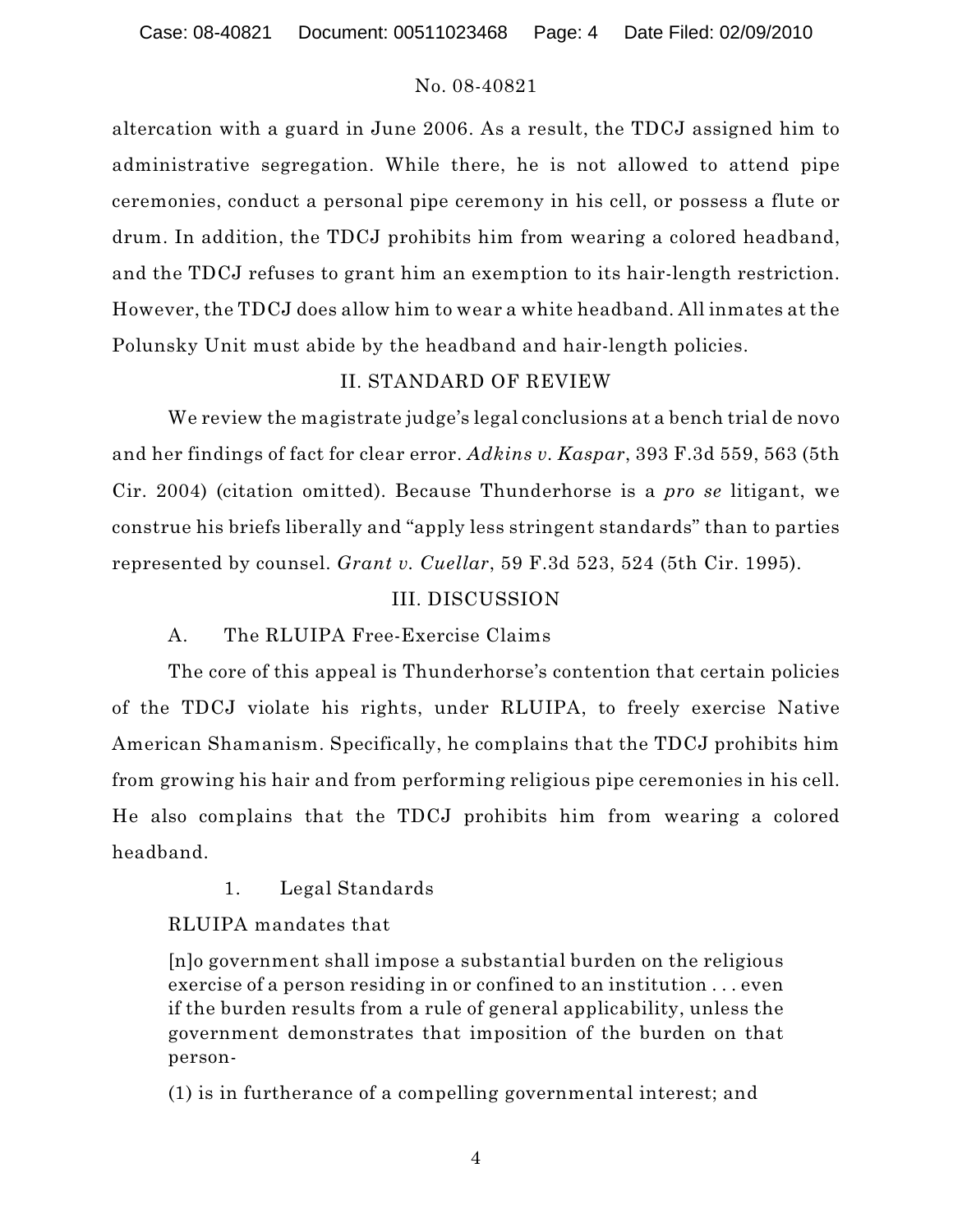(2) is the least restrictive means of furthering that compelling governmental interest.

42 U.S.C. § 2000cc-1(a). "RLUIPA thus protects institutionalized persons who are unable freely to attend to their religious needs and are therefore dependent on the government's permission and accommodation for exercise of their religion." *Cutter v. Wilkinson*, 544 U.S. 709, 721 (2005).

An inmate-plaintiff seeking relief under RLUIPA bears the initial burden of demonstrating that the challenged prison policy substantially burdens his exercise of religion. *See* 42 U.S.C. §§ 2000cc-1(a)-2000cc-2(b). To meet this burden, the plaintiff must show (1) that the burdened activity is a "religious exercise," and (2) that the burden is substantial. RLUIPA defines "religious exercise" as "any exercise of religion, whether or not compelled by, or central to, a system of religious belief." 42 U.S.C. § 2000cc-5(7)(A). In *Adkins v. Kaspar*, we defined "substantial burden" as follows:

[A] government action or regulation creates a "substantial burden" on a religious exercise if it truly pressures the adherent to significantly modify his religious behavior and significantly violate his religious beliefs .... [T]he effect of a government action or regulation is significant when it either (1) influences the adherent to act in a way that violates his religious beliefs, or (2) forces the adherent to choose between, on the one hand, enjoying some generally available, non-trivial benefit, and, on the other hand, following his religious beliefs.

393 F.3d 559, 570 (5th Cir. 2004) (citations omitted). This inquiry "requires a case-by-case, fact-specific inquiry to determine whether the government action or regulation in question imposes a substantial burden." *Id*. at 571.

If the plaintiff satisfies this threshold requirement, the burden shifts to the defendant to demonstrate that the challenged policies are the least restrictive means of furthering a compelling governmental interest. *Baranowski v. Hart*, 486 F.3d 112, 124 (5th Cir. 2007) (citation omitted). In making this determination, the court must give due deference "to the experience and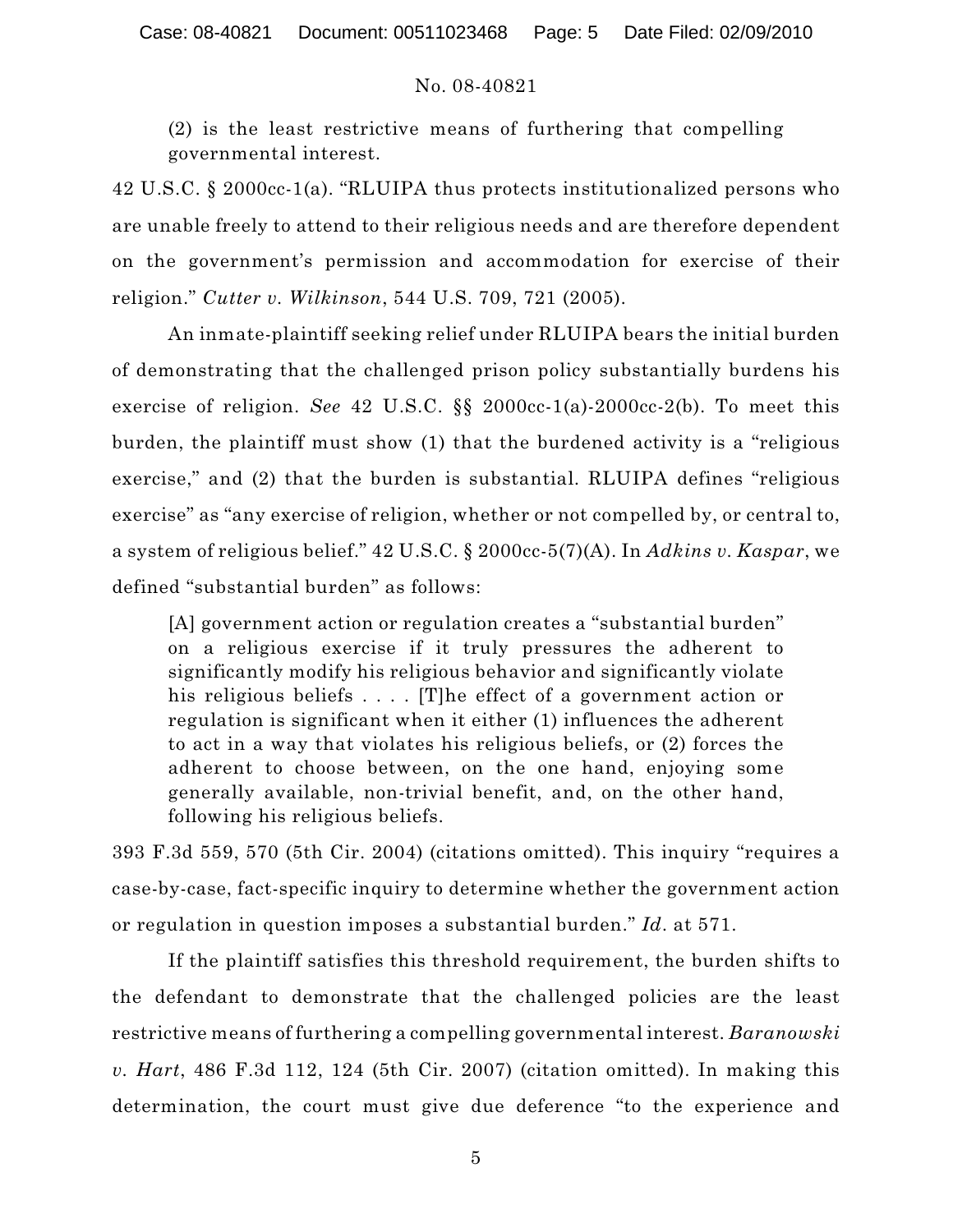expertise of prison and jail administrators in establishing necessary regulations and procedures to maintain good order, security and discipline, consistent with consideration of costs and limited resources." *Cutter v. Wilkinson*, 544 U.S. 709, 723 (2005) (citation omitted). RLUIPA "is not meant to elevate accommodation of religious observances over the institutional need to maintain good order, security, and discipline or to control costs." *Baranowski*, 486 F.3d at 125 (citation omitted).

Thunderhorse's primary contention here is that the magistrate judge failed to analyze his claims under RLUIPA's compelling-interest, leastrestrictive-means standard of review.

### 2. The TDCJ's Hair-Length Policy

The magistrate judge properly found that *Diaz v. Collins*, 114 F.3d 69 (5th Cir. 1997), and *Longoria v. Dretke*, 507 F.3d 898 (5th Cir. 2007), foreclosed Thunderhorse's RLUIPA claim against the TDCJ's hair-length policy. In both cases, the plaintiffs, like Thunderhorse, were prisoners who, for religious reasons, sought permission not to cut their hair. *Diaz*, 114 F.3d at 70 (following the religious practices of the Aztecs); *Longoria*, 507 F.3d at 900-01 (practicing his religion as a Mexica Nahua Native American). In both cases, we found that the policy substantially burdened (or the plaintiff had sufficiently pleaded that the policy substantially burdened) a religious exercise. *See Longoria*, 507 F.3d at 903; *Diaz*, 114 F.3d at 72-73. But we upheld the policy as the least restrictive way to serve a compelling governmental interest—prison security.

In *Diaz*, which arose under RLUIPA's predecessor statute, the Religious Freedom Restoration Act ("RFRA"), we explained that prisoners may hide weapons and other contraband in their hair. 114 F.3d at 73 In addition, requiring short hair makes it more difficult for an escaped prisoner to alter his appearance from the photographs that the TDCJ periodically takes of each

6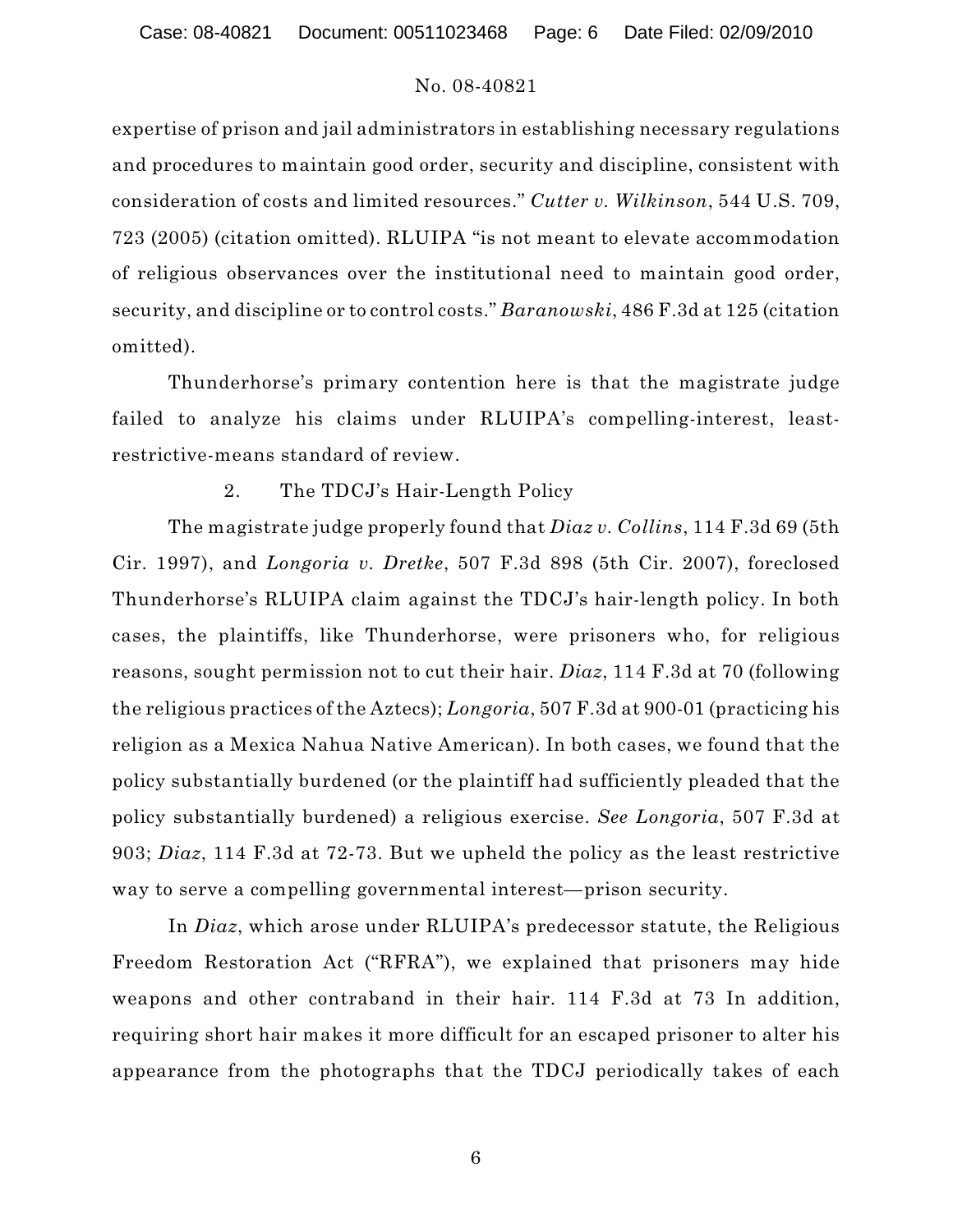inmate. *Id*.<sup>2</sup> In light of these concerns, we held that "the security interest at stake cannot meaningfully be achieved appropriately by any different or lesser means than hair length standards." *Id*.

In *Longoria*, 507 F.3d at 904, we affirmed the district court's dismissal of Longoria's RLUIPA claim even though the district court did not determine whether the policy was narrowly tailored to achieve a compelling governmental interest. We explained that such a determination was unnecessary because we had previously evaluated the same policy under RFRA. *Id*. at 901, 904 (citing *Diaz*, 114 F.3d at 73). Because RLUIPA and RFRA shared the least-restrictivemeans, compelling-interest test, we held that the district court was not required to reexamine the TDCJ's hair-length policy to conclude that Longoria had failed to state a claim under RLUIPA. *See id*. at 904. Consistent with these decisions, we affirm the dismissal of this RLUIPA claim.<sup>3</sup>

3. Colored Headband

To establish that the TDCJ's prohibition against colored headbands violates RLUIPA, Thunderhorse must first show that the prohibition substantially burdens his religious exercise. *See* 42 U.S.C. §§ 2000cc-1(a)-

<sup>&</sup>lt;sup>2</sup> Defendants introduced similar evidence in this case. Furthermore, the Regional Director of the TDCJ explained that, because altercations between inmates occur with some frequency, the policy prevents inmates from "grab[bing] that handful of hair, [which] becomes a heck of a leverage issue . . . ."

<sup>&</sup>lt;sup>3</sup> Thunderhorse argues that the policy cannot be the least restrictive way to maintain prison security because the TDCJ enforces it in an arbitrary manner and other prison systems, including the Federal Bureau of Prisons, permit long hair. He cites examples of how the TDCJ had previously permitted him and other inmates to have long hair. These contentions find support in *Warsoldier v. Woodford*, in which the Ninth Circuit issued a preliminary injunction, pursuant to RLUIPA, that prevented the California Department of Corrections from enforcing its hair-length restriction against a Native American inmate. *See* 418 F.3d 989, 999-1001 (9th Cir. 2005). The Ninth Circuit found that the restriction was not the least restrictive means to maintain prison security, in part, because the prisons run by the federal government, Oregon, Colorado, and Nevada all permit long hair or provide religious exemptions to their hair-length restrictions. *See id*. at 999 (citations omitted). This court, however, is bound by *Diaz* and *Longoria*.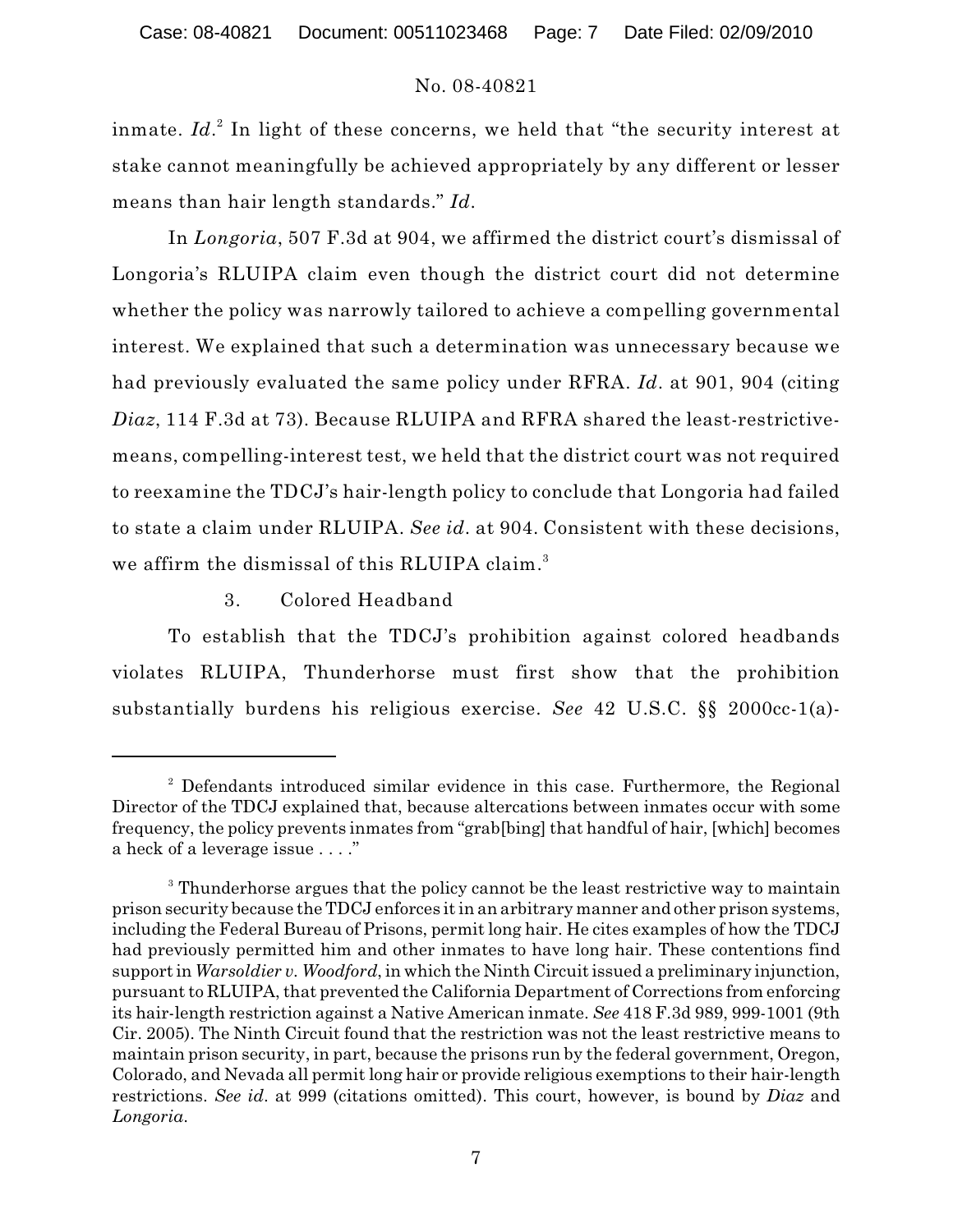2000cc-2(b). The magistrate judge found that Thunderhorse failed to establish that wearing a white cloth headband, which the TDCJ allows, as opposed to a colored headband, which the TDCJ prohibits, substantially burdens his religious exercise. We agree.

Thunderhorse's sole complaint on appeal is that he is unable to purchase the white headbands through the approved vendors or at the TDCJ's commissaries. He contends that this inability to purchase the white headbands, rather than the policy itself, is the substantial burden. At trial, he admitted that he cannot purchase the white headbands because the only remaining approved vendor mishandles his orders. In response, the Regional Director of the TDCJ promised to attempt to secure more vendors. Based on this evidence, the only fault that the magistrate judge could have attributed to the TDCJ is that it should have selected more competent vendors—an oversight that does not rise to the level of a RLUIPA violation. In sum, Thunderhorse has not shown that the TDCJ's headband policy substantially burdens his rights under RLUIPA. 4

4. Performing Personal Pipe Ceremonies in His Cell

The TDCJ's ban on pipe use within the cell does not violate RLUIPA. Thunderhorse seeks to perform personal pipe ceremonies inside of his cell.<sup>5</sup> According to Thunderhorse, Native American Shamans use the pipe to pray. It

<sup>&</sup>lt;sup>4</sup> Thunderhorse does dispute the TDCJ's justification for the restriction against colored headbands, which the magistrate judge credited. According to the TDCJ, the restriction is the least restrictive way to prevent inmates from using colored accessories to promote gang affiliations. Thunderhorse, however, is in administrative segregation where he spends most of his time alone and in his cell. Neither the magistrate judge nor the TDCJ has explained how allowing him to wear a colored headband while he is alone and in his cell could promote gang violence. But we do not reach this question because Thunderhorse has failed to satisfy his threshold burden of establishing that the white-headband-only policy substantially burdens his religious exercise.

 $\delta$  The TDCJ allows those in the general population (but not those in administrative segregation such as Thunderhorse) to participate in group pipe ceremonies outdoors. At trial, Thunderhorse made clear that he did not seek to attend those ceremonies. Instead, he only sought to perform personal pipe ceremonies inside of his cell.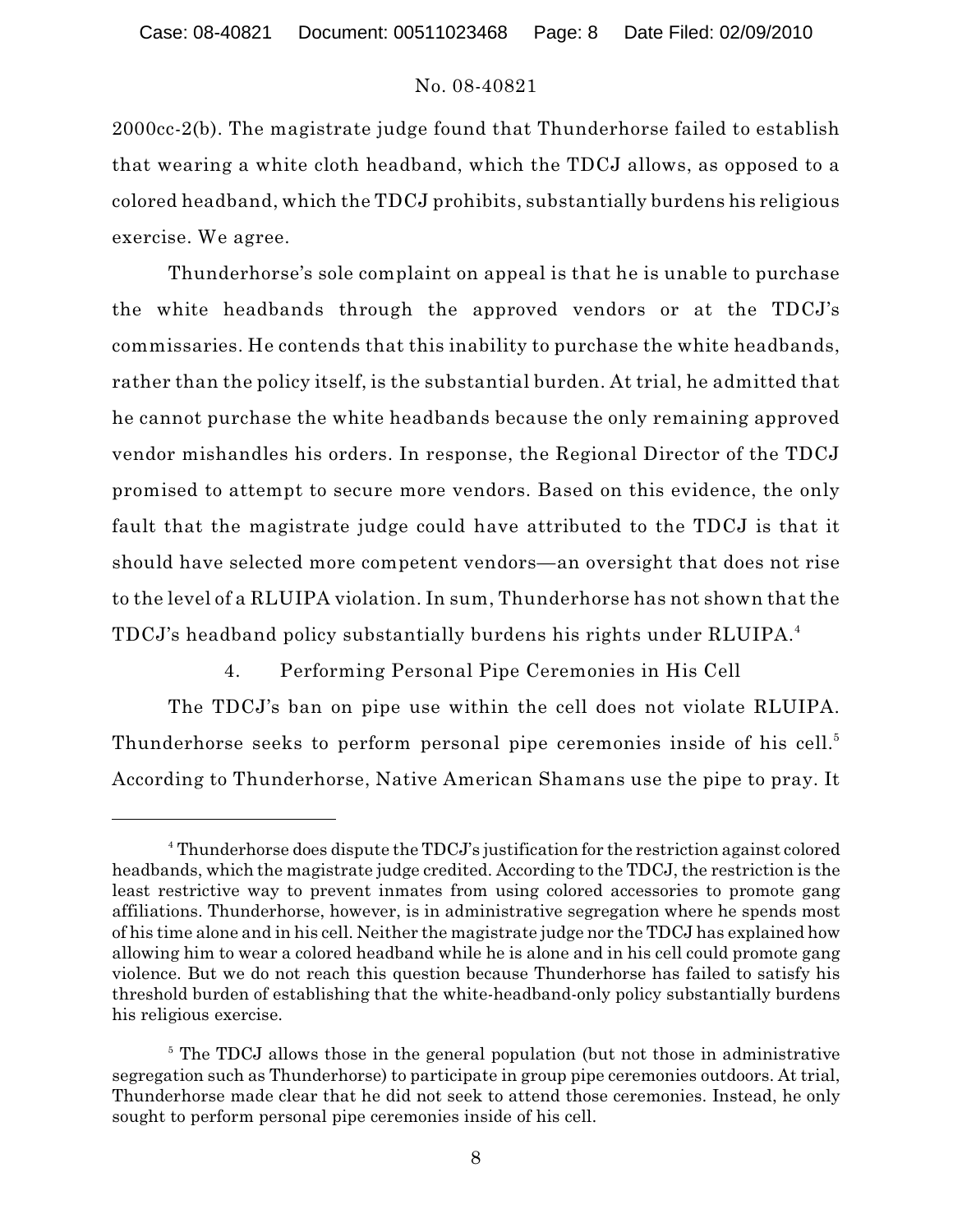is undisputed that the pipe ceremony is a religious exercise and that the prohibition on it is a substantial burden. Therefore, the issue is whether Defendants have shown that the prohibition on personal pipe use within the cell is the least restrictive method to achieve a compelling interest.

Defendants argue that the compelling interest here is prison security: no inmate may have materials inside of his cell that could be used to start a fire or create an explosive. The magistrate judge properly ruled for Defendants on this basis, stating that "[b]ecause Thunderhorse is in administrative segregation, he does not have access to pipe ceremonies for security reasons, which reasons represent compelling governmental interests."

Maintaining prison security is a compelling interest. *Sossamon v. Lone Star State of Texas*, 560 F.3d 316, 334 (5th Cir. 2009) ("Texas obviously has compelling governmental interests in the security . . . of its prisons . . . ."). We find no reason to question the TDCJ's position that the prohibition on incendiary items within the cell is the least restrictive way to prevent inmates from starting fires in their cells. Hence, the TDCJ's prohibition on pipe use within the cell does not violate RLUIPA.

### B. Request for a Jury Trial

Thunderhorse was not entitled to a jury trial because he sought only injunctive and declaratory relief. *See Baum v. Blue Moon Ventures, LLC*, 513 F.3d 181, 193 (5th Cir. 2008) ("[U]nless Congress has expressly provided to the contrary, an injunction is an equitable remedy that does not invoke a constitutional right to a jury trial." (citations omitted)); *Allison v. Citgo Petroleum Corp.*, 151 F.3d 402, 423 n.19 (5th Cir. 1998) (citations omitted). At trial, when Thunderhorse raised this issue, the magistrate judge explained that "the reason it was a bench trial was because you were seeking injunctive relief and declaratory relief. That's equitable relief." Thunderhorse conceded, "Okay. I misunderstood." He did not claim that he sought any relief other than equitable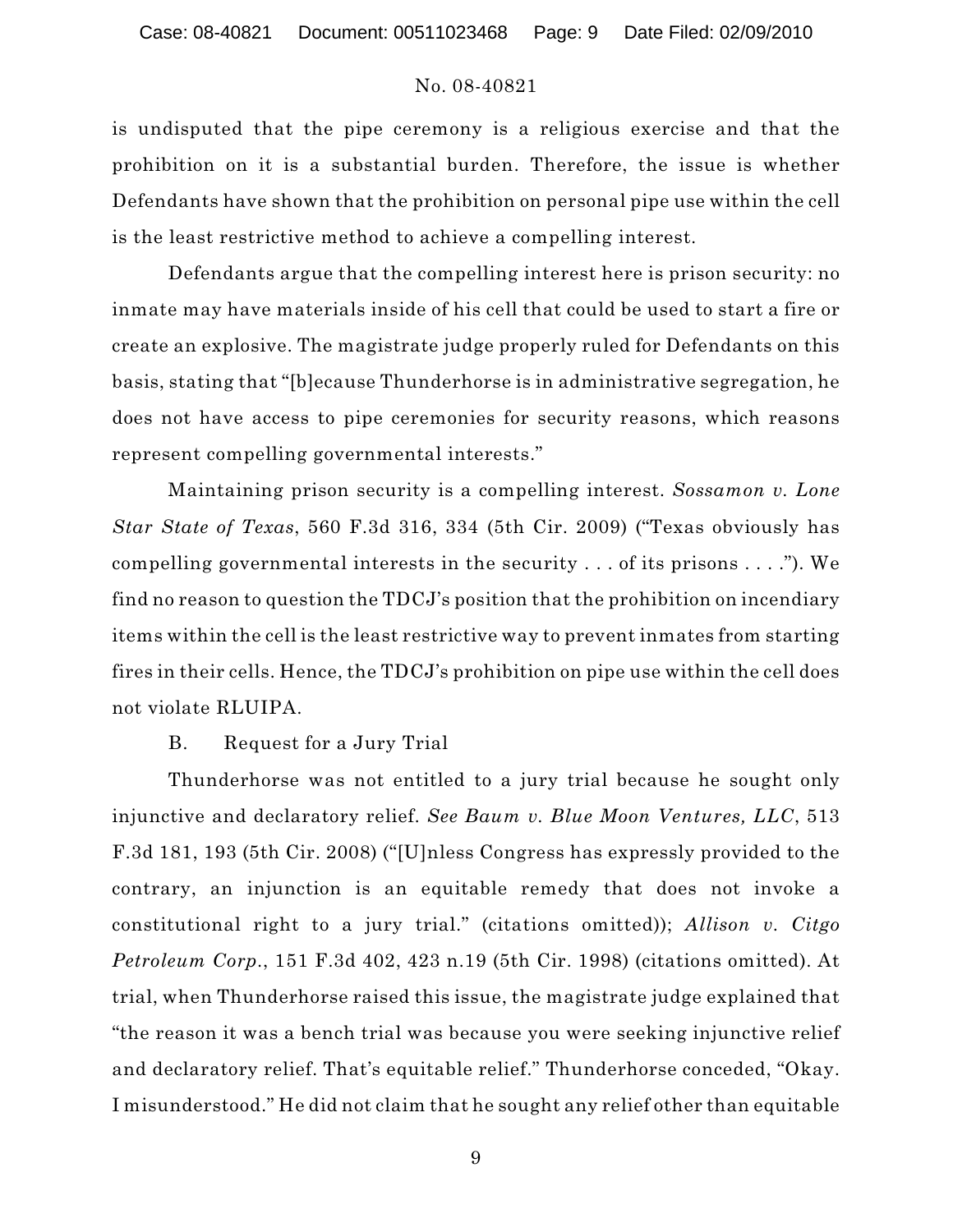relief. Under these circumstances, the magistrate judge properly denied Thunderhorse's request for a jury trial.

Thunderhorse apparently recognizes that he was not entitled to a jury trial, so he argues that, under Federal Rule of Civil Procedure 39(c), the court should have ordered one. Rule 39(c) is inapplicable. It states that "[i]n an action not triable of right by jury, the court, on motion or on its own: (1) may try an issue with an advisory jury; or (2) may, with the parties' consent, try an issue by a jury whose verdict has the same effect as if a jury trial had been a matter of right . . . ." Fed. R. Civ. P. 39(c). Thunderhorse did not seek an advisory jury nor has he argued or pointed to any portion of the record showing that Defendants consented to a jury trial.

Thunderhorse also claims that he was entitled to a jury trial because, in his Complaints, he "left open the issue of damages depending on what verdict was returned by a jury." His Amended Complaint, however, does not seek, or reserve the right to seek, monetary damages. Instead, the "Prayer for Relief" only includes the following five requested remedies: (1) declaratory judgment, (2) injunctive relief, (3) costs of the suit, (4) attorney fees, and (5) other relief deemed proper by the court.

### C. Request to Subpoena Witnesses

The magistrate judge did not err by denying Thunderhorse's request to subpoena two witnesses, Debra Liles and Chaplain Al O'Brien, to testify at trial. We review such decisions for an abuse of discretion. *Adkins v. Kaspar*, 393 F.3d 559, 571 (5th Cir. 2004). "Before we will hold that the district court abused its discretion by refusing to issue a subpoena, the proponent of the subpoena must show that relevant testimony was excluded, or that a substantial need for a witness's trial testimony existed." *Id.* (footnote omitted). Thunderhorse argues that the magistrate judge should have compelled the attendance of Liles and O'Brien because he considered them unnamed John and Jane Doe Defendants,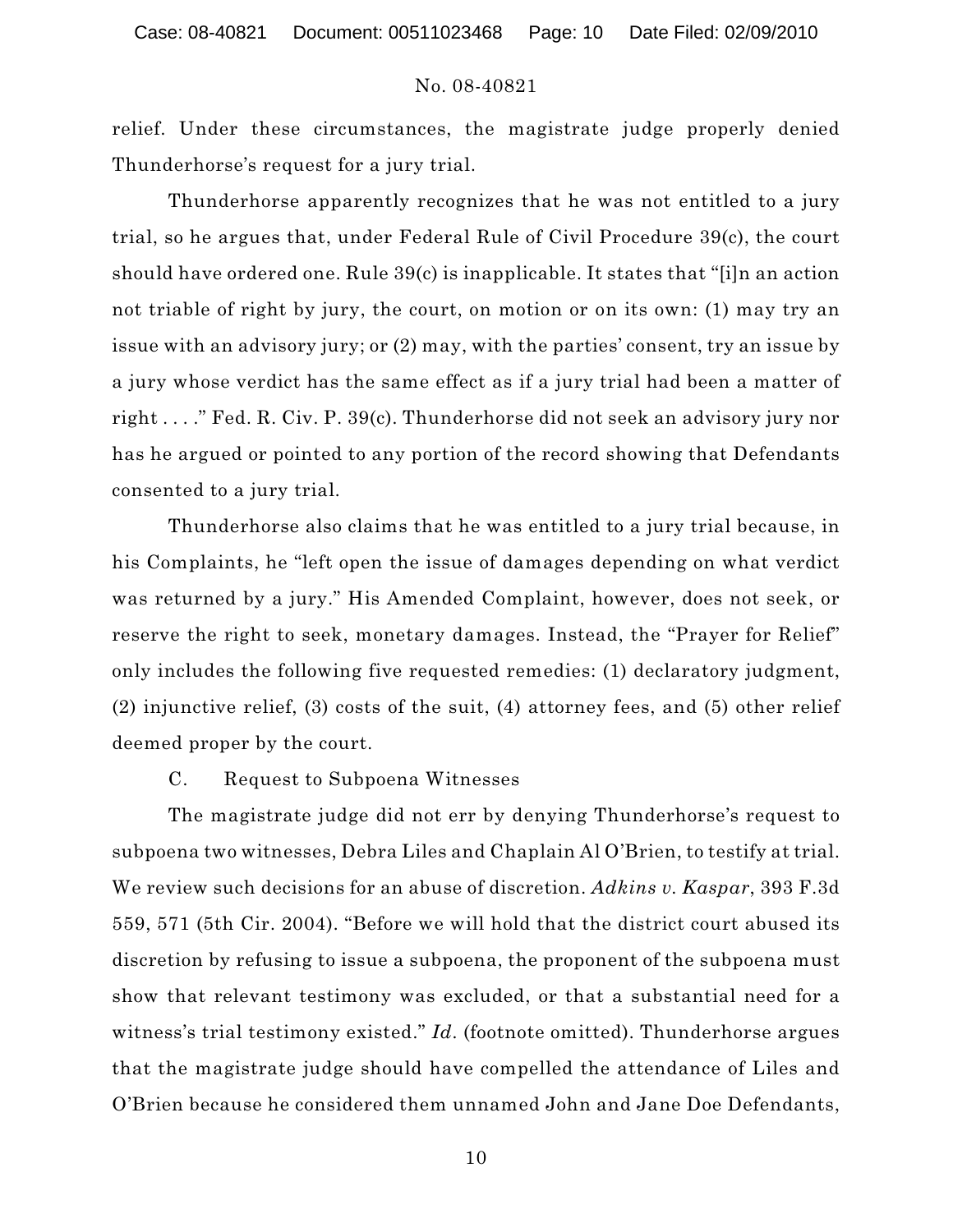and his Amended Complaint identified "all others similarly situated" as Defendants.

It appears that he raised this argument for the first time on the day of trial, and the record does not show that Thunderhorse has ever served or asked the court to serve Liles and O'Brien with the Summons and Complaint, *cf.* Fed. R. Civ. P. 4. As such, the magistrate judge properly denied his request to compel Liles and O'Brien to appear as Defendants.

Thunderhorse also mischaracterizes the proceedings before the magistrate judge on this issue by selectively quoting from her February 20, 2008 Order to Produce Witnesses. According to Thunderhorse, the Order stated, "The State of Texas shall produce Debra Liles, Deacon Al O'Brien . . . [.]" But what the Order actually required was that the "State of Texas shall produce, Debra Liles, Reverend-Deacon Al O'Brien (*or provide last known address*) . . . ." On March 17, 2008, Defendants complied: They informed the magistrate judge and Thunderhorse that Liles and O'Brien were no longer employed with the TDCJ and that they would not be available for trial. Defendants also provided Liles and O'Brien's last known addresses to the court under seal. Under these circumstances, we cannot find that the magistrate judge abused her discretion in denying Thunderhorse's request to subpoena these witnesses to testify.

D. Alleged Judicial Bias

During the trial, the magistrate judge stated that this court had already ruled that the TDCJ's grooming code, as applied to hair length, is enforceable under RLUIPA. She explained that Thunderhorse would have to argue the issue to this court because she was bound by our precedent. Thunderhorse argues that these statements, coupled with the magistrate judge's unwillingness to consider evidence that the hair-length regulations violated RLUIPA, evinces judicial bias. Once again, Thunderhorse mischaracterizes what occurred. Contrary to Thunderhorse's argument, the record reflects that the magistrate judge allowed

11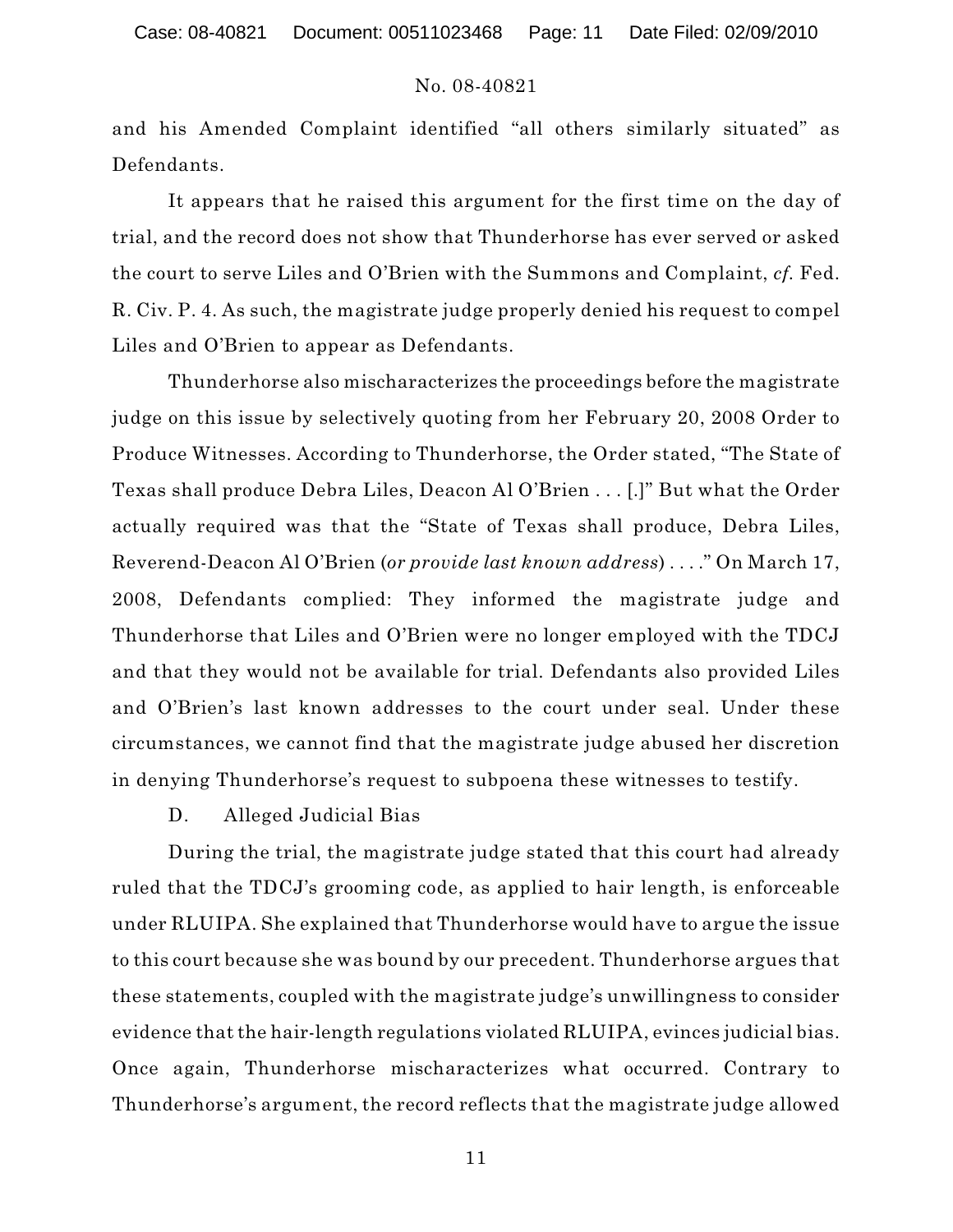detailed testimony about the hair-length code over Defendants' objections that the Fifth Circuit had already decided the issue. In sum, there is no merit to this claim of judicial bias.

### E. Alleged Discovery Abuse

Thunderhorse alleges that Defendants' attorneys engaged in discovery abuse, such as failing to disclose documents and impeachment information, and informing Thunderhorse, just four days before trial, that Liles and O'Brien no longer worked for the TDCJ. According to Thunderhorse, "[t]hese tactics and elements of surpri[s]e etc. operated to cause Appellant, a disabled [*Pro Se*] litigant[,] extreme undue prejudice and constitutes misconduct by the [S]tate of Texas." We review alleged discovery errors for an abuse of discretion and will not reverse unless the party alleging the error establishes that he was prejudiced by the error. *See United States v. Garcia*, 567 F.3d 721, 734 (5th Cir. 2009); *Hastings v. North East Indep. Sch. Dist.*, 615 F.2d 628, 631 (5th Cir. 1980).

We have already addressed the magistrate judge's denial of the motion to subpoena Liles and O'Brien. Thunderhorse's remaining allegations of misconduct also fail because he has not alleged that the magistrate judge made incorrect rulings or rulings that prejudiced him as a result of this alleged misconduct. Nor has he identified anything in the record showing that he objected to this conduct. Instead, his appellate papers focus exclusively on the "misconduct by the [S]tate of Texas." As such, these claims are not properly before the court as there are no decisions by the magistrate judge to review. *See Fagot Rodriguez v. Republic of Costa Rica*, 297 F.3d 1, 14 (1st Cir. 2002) (finding no abuse of discretion where the plaintiffs did not object to the alleged discovery abuses).

F. Recognition of Native Americans as a Racial Category

Thunderhorse complains about the TDCJ's method for categorizing its inmates as either "White," "Black," "Hispanic," or "Other." According to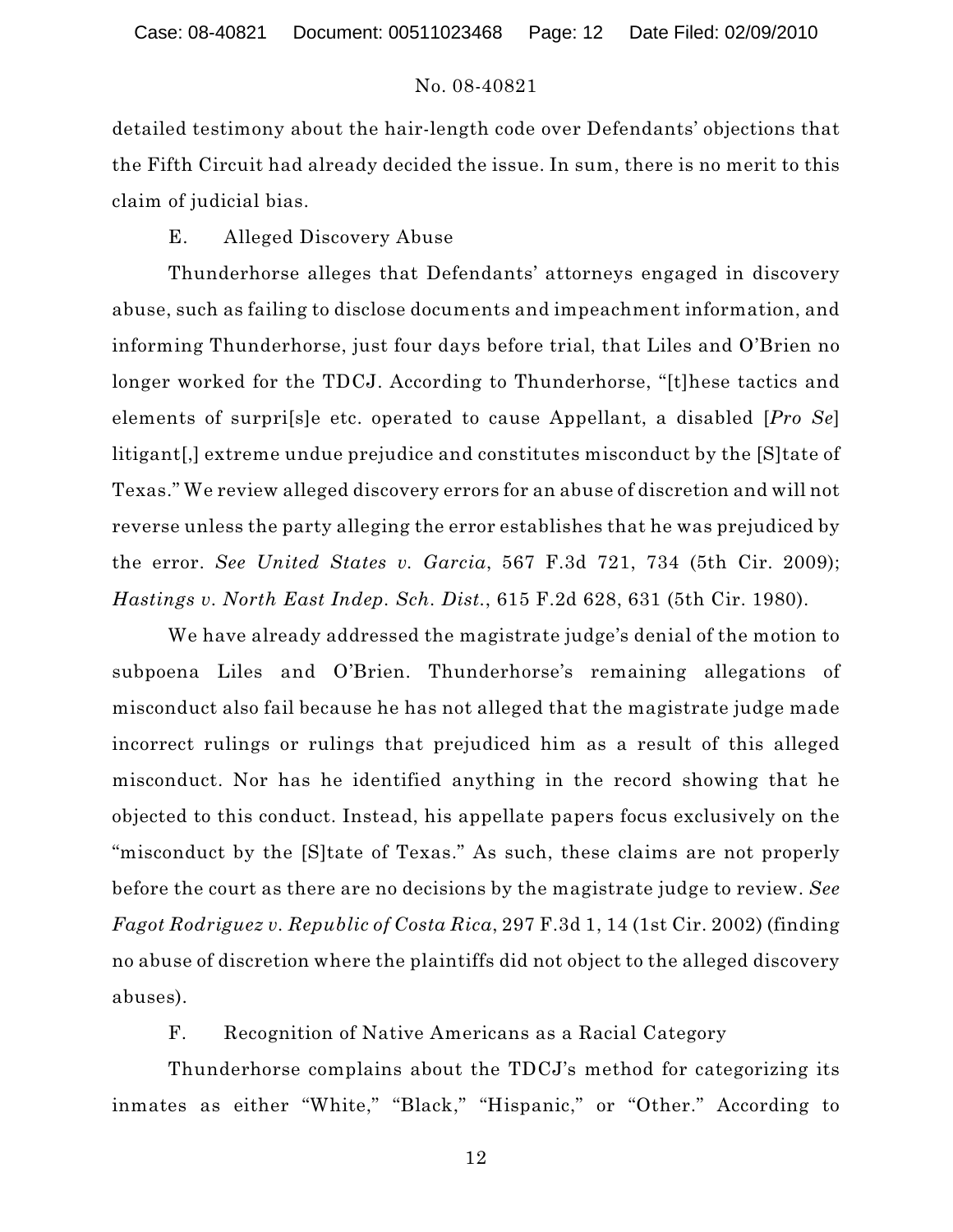Case: 08-40821 Document: 00511023468 Page: 13 Date Filed: 02/09/2010

# No. 08-40821

Thunderhorse, categorizing him as "Other" instead of "Native American" violates his Fourteenth Amendment rights by depriving him of "any legitimate rehabilitative, cultural programs, services and activities that could, should or would be available if such a category existed." Once again, Thunderhorse has not pointed to any evidence to support this supposition. Nor have we found any in the appellate record. To the contrary, the Regional Director of the TDCJ testified that there are no benefits attached with these racial classifications. Hence, we find no clear error in the magistrate judge's decision to credit this uncontroverted testimony and to dismiss this claim.

### G. Other Claims

Thunderhorse's remaining claims lack merit. First, he argues that the TDCJ favors white supremacist and multi-denominational faiths over traditionalist Native American Shamanism because the TDCJ does not have a "faith code" for Native American Shamanism. This argument overlooks the fact that he prevailed on this very issue before the magistrate judge who ordered that "Native American shamanism should be recognized as a legitimate faith, with its own faith code . . . ." Indeed, his brief recognizes that the magistrate judge's decision "give[s] Appellant the right to be recognized and categorized as a Native American Shaman with its own sub-code, with a choice of holy days and with special meals."

Second, Thunderhorse complains about the magistrate judge's ruling that he may have a ceremonial pipe, drum, clay flute, and medicine bundle when he is released from administrative segregation. He argues that this ruling creates an incentive for the TDCJ to keep him in administrative segregation for as long as possible. This argument is entirely speculative and not ripe.

Third, during this appeal, Thunderhorse filed a Motion for Leave to File a Supplemental Brief, which we granted. In it, he contends that the TDCJ discriminates against his religion because he cannot obtain special foods for his